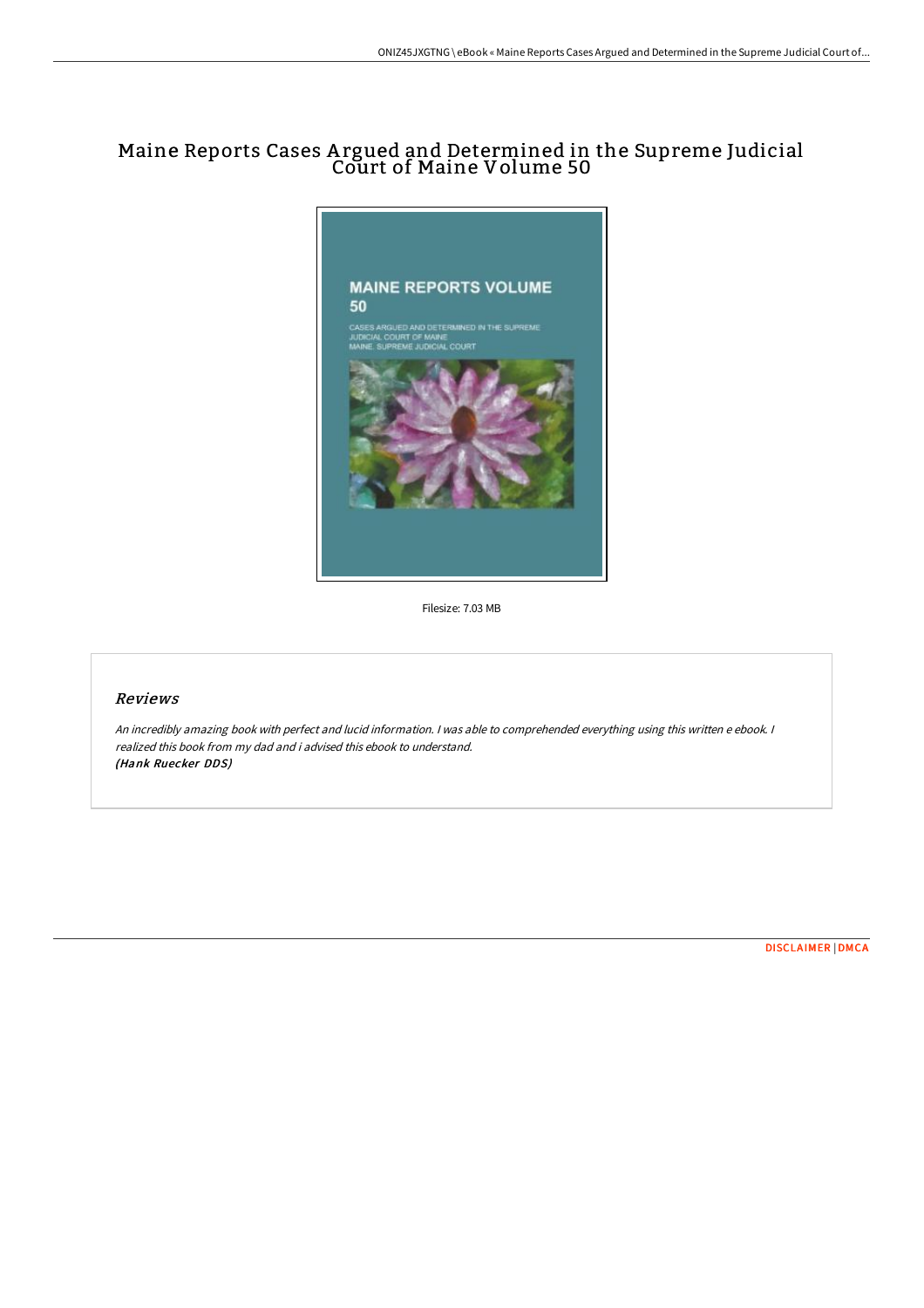### MAINE REPORTS CASES ARGUED AND DETERMINED IN THE SUPREME JUDICIAL COURT OF MAINE VOLUME 50

⊕ **DOWNLOAD PDF** 

RareBooksClub. Paperback. Book Condition: New. This item is printed on demand. Paperback. 212 pages. Dimensions: 9.7in. x 7.4in. x 0.5in.This historic book may have numerous typos and missing text. Purchasers can usually download a free scanned copy of the original book (without typos) from the publisher. Not indexed. Not illustrated. 1865 edition. Excerpt: . . . as well as to the first. It is not claimed that the defendant ever gave such consent. W The statute in force at the time provided that tenancies at will might be terminated by notice in writing served upon the occupant thirty days before the time fixed in said notice for the termination thereof. Law of 1853, c. 39, 1. This statute, and the one which preceded it, requiring a longer notice, enabled a landlord to terminate such a tenancy, without entry therefor, or alienation. It does not provide that such tenancies cannot be terminated in any other way. And even if this is impliedin tenancies at will under the statute, such tenancies at common law may be terminated in the same manner as before. If the landlord enters on the land and cuts down the trees demised, or makes a feolfment, or a lease for years to commence immediately, the estate at will is thereby determined. 1 Cruise, title 9, c. 1, 18. It is an intrinsic quality of an estate at will, says SHAW, C. J., that it is personal, and cannot pass to an assignee; and that, by an alienation in fee or for years, the estate at will is qs0 facto determined, and cannot subsist longer. This is a limitation of the estate which is incident to its very nature. When, therefore, it is determined by operation of law, it is determined by its own limitation, without notice. Howard...

旨 Read Maine Reports Cases Argued and [Determined](http://bookera.tech/maine-reports-cases-argued-and-determined-in-the-24.html) in the Supreme Judicial Court of Maine Volume 50 Online ⊕ Download PDF Maine Reports Cases Argued and [Determined](http://bookera.tech/maine-reports-cases-argued-and-determined-in-the-24.html) in the Supreme Judicial Court of Maine Volume 50